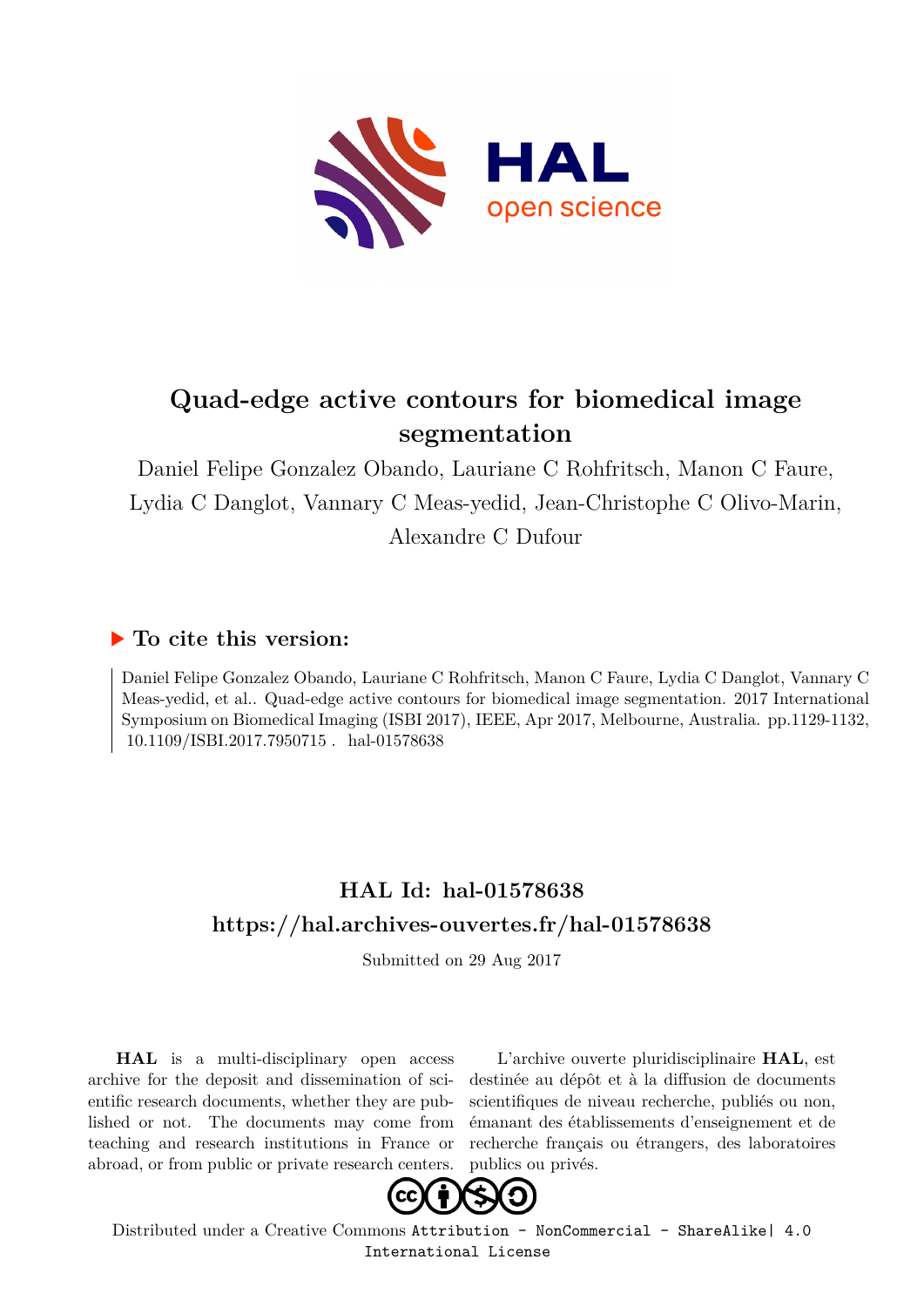### **QUAD-EDGE ACTIVE CONTOURS FOR BIOMEDICAL IMAGE SEGMENTATION**

Daniel F Gonzalez<sup>1</sup>, Lauriane Rohfritsch<sup>1,2</sup>, Manon Faure<sup>1</sup>, Lydia Danglot<sup>2</sup> Vannary Meas-Yedid<sup>1</sup>, Jean-Christophe Olivo-Marin<sup>1</sup> and Alexandre C Dufour<sup>1</sup>

<sup>1</sup>Institut Pasteur, Bioimage Analysis Unit, CNRS 3691, Paris, France <sup>2</sup>Institut Jacques Monod, Membrane traffic in health & disease, CNRS 7592, Inserm 950, Paris, France

#### **ABSTRACT**

We investigate a novel, parallel implementation of active contours for image segmentation combining a multi-agent system with a quad-edge representation of the contour. The control points of the contour evolve independently from one another in a parallel fashion, handling contour deformation, and convergence, while the quad-edge representation simplifies contour manipulation and local re-sampling during its evolution. We illustrate this new approach on biological images, and compare results with a conventional active contour implementation, discussing its benefits and limitations. This preliminary work is made freely available as a plug-in for our open-source Icy platform, where it will be developed with future extensions.

Index Terms- Image segmentation, active contours, quad edge, parallel computing, multi-agent systems

#### 1. INTRODUCTION & RELATED WORK

Since their original appearance in computer vision 30 years ago  $[1]$ , deformable models (also popularly referred to as *active contours*) have received extensive and continued attention from numerous scientific domains including biomedical imaging, with applications ranging from image segmentation to object tracking, shape modelling and matching  $[2-4]$ . Briefly, the principle is to deform an initial curve towards a target object boundary by minimising some cost functional that comprises data-attachment and regularisation terms, as well as user-defined priors to ensure optimal segmentation. The curve is traditionally represented in one of two ways: a) explicitly, either via a parametric  $[1, 5, 6]$  or a discrete  $[7-9]$  formalism, or b) implicitly, by embedding the contour as the zero-level of a higher-dimensional Lipschitz function, a formalism well-known as level sets  $[10-13]$ . The former approach is generally preferred for its interactivity and relative computational efficiency as compared to level sets (especially in 3D), while the latter approach is typically favoured for its topological flexibility and naturally multi-dimensional notation. These historical limitations have however been progressively addressed by the community, most notably with the introduction of topological constraints within the level set framework  $[14-16]$ , and conversely with the implementation of topological operations (splitting and merging) for discrete active contours [9, 17, 18].

Despite their flexibility and robustness, deformable models have long remained infamously known for their substantial computational burden as compared to simpler yet faster alternatives. Fortunately, this situation has drastically evolved over the last decade, notably with the advent of  $GPU<sup>1</sup>$ -oriented computing [19]. Level sets in particular have largely benefited from such massively parallel implementations  $[20-22]$ . Explicit approaches have also benefited from GPU acceleration, although to a lesser extent, with benefits mostly impacting heavy image-centric pre-processing operations, rather than the contour deformation itself  $[23-25]$ . Aside from such GPUcentric approaches, very few alternatives have been investigated. In  $[26]$ , an original reformulation of the contour deformation was proposed using the concept of Multi-Agent-Systems [27], whereby all contour points behave pseudo-independently of one another. This concept carries high potential for parallel computing (independently of the hardware), however the approach was not developed for computational efficiency, and therefore remained limited to a small number of agents (contour points). Also, convergence detection and local topological operations are not parallelised. More recently, a distributed approach was proposed in  $[28]$ , where both the image and the contour are split into sub-images and sub-contours, thereby generating multiple sub-segmentation problems running in parallel. This solution is particularly appealing for the analysis of very large data sets (typically surpassing both computer or graphics memory capacities), however the management of contour connectivity and fusion accross neighbouring sub-problems remains a challenge.

In this work we investigate for the first time a novel, parallel implementation of explicit active contours that draws from the theories of Multi-Agent Systems and the Quad-Edge formalism. The contributions of such a framework are two-fold:

- We propose an implementation of the contour deformation heavily inspired from Multi-Agent Systems (improving on the work of  $[26]$ ), whereby in addition to handling their displacement and interaction with their neighbours, each control point is responsible for handling local resampling operations (adding or removing control points) without the intervention of a global observer. We also improve on the convergence detection algorithm of each agent in order to significantly speed up the segmentation of complex objects.
- We represent the control points of the contour (i.e. the agents of the system) using the quad-edge formalism  $[29, 30]$ , which offers an efficient and elegant framework that simplifies con-

Correspondence: adufour@pasteur.fr

This work was funded by Institut Pasteur. L.R. was partially funded by an interdisciplinary grant from the CNRS GdR MIV.

<sup>&</sup>lt;sup>1</sup>Graphical Processing Unit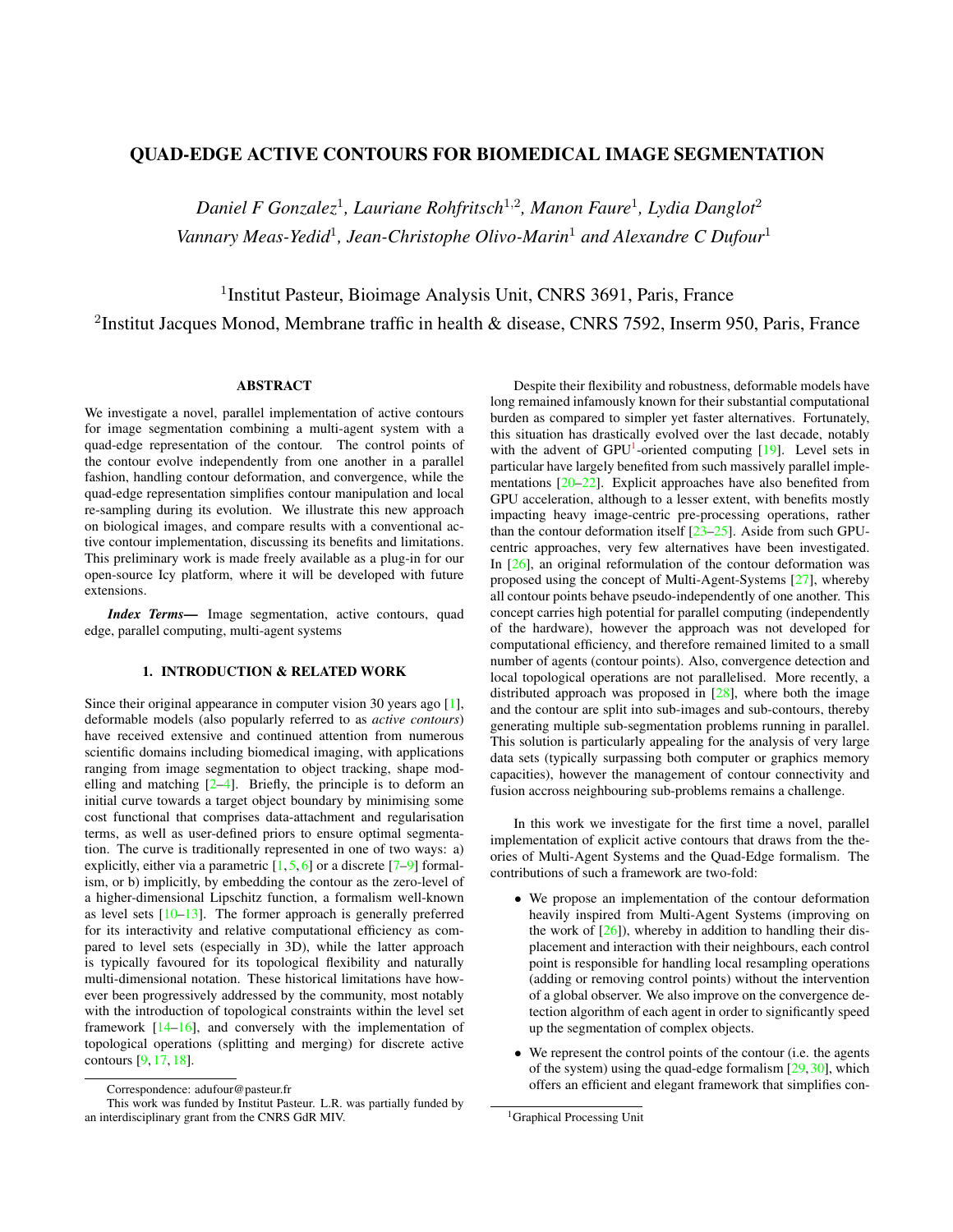tour manipulation and implementation (notably in a parallel context). Moreover, the quad-edge formalism is readily adaptable to any dimension and contour topology, permitting the design of contour with complex geometries.

We describe in section 2 the general concept of our approach and its application to closed 2D contours, and report preliminary results in section  $3$ , including a quantitative comparison of the proposed approach with the equivalent, non-parallel formalism. We finally discuss the benefits and limitations of the proposed approach in section 4, as well as its potential extensions and applications in biomedical imaging. Following reproducible research principles, the proposed algorithm is available in the form of a user-friendly plug-in in our open-source Icy bioimaging platform<sup>2</sup> [31].

#### 2. METHOD

The starting point of our work is a fast, discrete implementation of multiple coupled self-resampling active contours with and without edges  $[9]$ . For the sake of simplicity, yet without loss of generality, we illustrate the proposed approach using the 2D single-contour case without edges (other cases can be derived by analogy). We then present the two contributions of this work, namely our Multi-Agent strategy and the Quad-Edge implementation.

#### 2.1. 2D discrete active contours without edges

The general problem of object segmentation using active contours can be expressed as follows:

$$
\arg\min_{J} J(C, I), \ s.t. \ J(C, I) = J_{\text{data}}(C, I) + J_{\text{reg}}(C) \tag{1}
$$

where C is the curve or contour evolving inside the image I,  $J_{\text{data}}$ is the data attachment term (which we derive here from the classical Chan-Vese-Mumford-Shah functional  $[32]$ ), and  $J_{reg}$  is a regulariser of this ill-posed problem (here minimising local curvature [1]). In a discrete setting, the cost functional can be approximated by the sum of costs over the control points of the contour. Following a steepest gradient descent with explicit time-stepping, the iterative minimisation of  $J$  can be expressed as a set of forces applied to each control point of the contour  $C$  (see [9] for more details):

$$
\mathbf{x}_{i}^{t+1} = \mathbf{x}_{i}^{t} + \tau \cdot \left( \vec{\mathbf{f}}_{\text{data}}(\mathbf{x}_{i}^{t}, I) + \vec{\mathbf{f}}_{\text{reg}}(\mathbf{x}_{i}^{t}, \mathcal{C}_{t}) \right), \tag{2}
$$

where  $t$  is the imaginary time discretisation variable representing the iterative minimisation process,  $\tau$  is the minimisation time step, and  $\mathbf{x}_{i,t}$  represents a control point of the contour  $\mathcal{C}_t$  at iteration t.  $\vec{f}_{data}$ represents the data attachment term, reading

$$
\vec{\mathbf{f}}_{\text{data}}(\mathbf{x}_i^t, I) = (|I(\mathbf{x}_i^t) - c_1(I, \mathcal{C}_t)|^2 - |I(\mathbf{x}_i^t) - c_2(I, \mathcal{C}_t)|^2) \cdot \vec{\mathcal{N}}_i
$$
\n(3)

where  $I(\mathbf{x}_i^t)$  is the image value at the contour point (sampled with linear interpolation), while  $c_1$  and  $c_2$  are the average intensities of  $I$ outside and inside  $\mathcal{C}_t$ , respectively.  $\vec{f}_{reg}$  represents the regularisation term, reading

$$
\vec{\mathbf{f}}_{\text{reg}}(\mathbf{x}_i^t, \mathcal{C}_t) = \frac{\alpha}{2} \left( \mathbf{x}_{i-1}^t + \mathbf{x}_{i+1}^t - 2\mathbf{x}_i^t \right) \tag{4}
$$

where  $x_{i-1}^t$  and  $x_{i+1}^t$ ) are the 2 neighbours of  $x_i^t$ , and  $\alpha$  is a nonnegative weight balancing the influence between the data attachment and regularisation terms.

We shall now describe below how this minimisation framework can benefit from a multi-agent implementation.

#### 2.2. Multi-Agent Active Contours

The principle of Multi-Agent Systems (a field of research closely related to distributed artificial intelligence  $[27]$ ) is to carry out a large, potentially intractable task, using a set of cooperative agents that individually solve a sub-portion of the initial problem. It can be easily noticed that the problem described above is well suited to benefit from a Multi-Agent formalism, where the individual control points  $x_i$  can be seen as a swarm of individual agents evolving within the image space  $I$  under the influence of the forces defined in Eqs. 2, 3, and 4, until they minimise (as a whole) the target functional  $J$ . In practice, the Multi-Agent implementation is achieved by evolving each control point (or agent) in an independent thread handling local force computations and deformation (as suggested in  $[26]$ ). However, 2 remaining tasks require a global synchronisation step and must be parallelised:

- Convergence criterion In our previous implementation, we detect convergence by globally monitoring the contour in a periodic manner (typically after every iteration), assuming that convergence is reached whenever the change in contour area from the previous iteration falls under a given  $\epsilon > 0$ . To parallelise this step, we first replace this criterion by monitoring instead the stability of each control point over time, which can be done asynchronously. An additional benefit of this strategy is that control points can converge independently of one another, without necessarily waiting for a global criterion to be met. This heuristic criterion drastically reduces the computational load when the number of points is high, and is most useful when segmenting complex objects, as we shall illustrate below.
- Contour resampling Explicit active contours need to be regularly resampled (or re-parameterised) throughout their evolution to ensure proper image sampling. In previous works, the contour was globally resampled at the end of every iteration, by adding a new control point between neighbouring points becoming too distant, or removing a control point that is too close to any of its neighbours  $[9, 17, 26]$ . We propose here to confer this resampling ability to the control points themselves, which already have a dependency on their immediate neighbours for force computation. This asynchronous step however requires that the data structure holding the control points is well suited for this purpose, which is where the Quad-Edge formalism comes into play.

#### 2.3. Quad-Edge implementation

A quad-edge is a data structure used to model planar subdivisions. The elementary structure is an edge that stores its local topological and geometrical data  $[29]$ . In practice, the edge stores its end-points, the faces on each side, and holds a reference to its neighbouring edges with same starting point (called the  $O\text{-ring}$ ) and to one of its neighbouring faces (called the *dual* of the edge). The structure is illustrated in Fig. 1. From a geometrical point of view, quad-edges allow keeping coherent references to points and faces on plane subdivisions. Moreover, this data structure permits efficient adjacency queries (neighbouring edges are accessible in constant time) and local topological operations (point addition or deletion is achievable in logarithmic time  $[30]$ ).

To summarise, starting from an initial contour (e.g. a region of interest), a global manager (the entry point of the algorithm) creates an edge for each control point, and ensures their connectivity. It then creates and assigns a separate thread for each control point,

<sup>2</sup>http://www.bioimageanalysis.org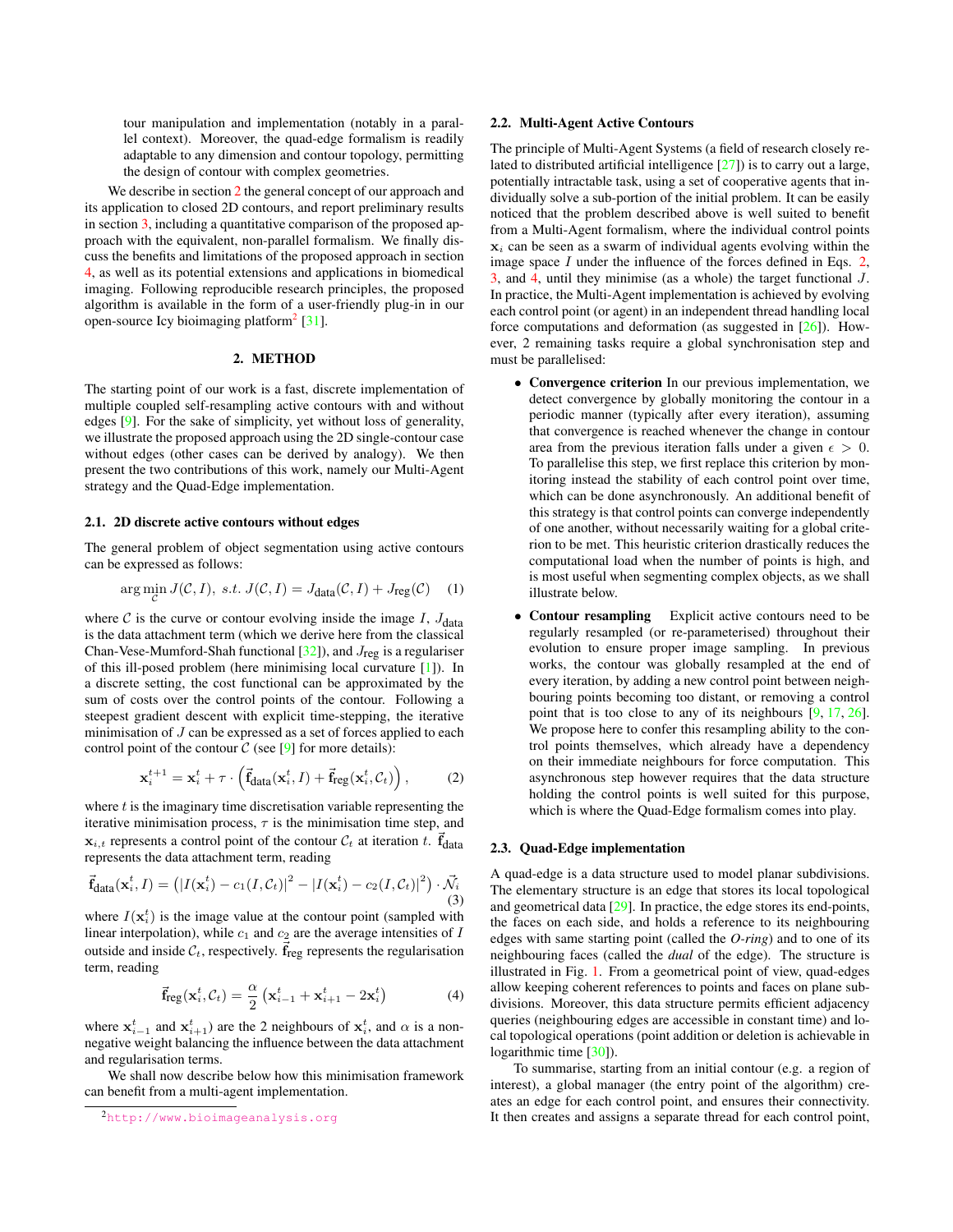such that all points run in a fully autonomous manner, i.e. dealing with force computation, local resampling, and convergence detection. The global manager is responsible for updating global imagecentric features (notably the average intensity inside and outside the contour, cf. Eq. 3), and for displaying the contour on screen. These two operations do not require a synchronisation step, and are therefore run in the background on a regular basis.

#### 3. EXPERIMENTS

We illustrate here the performance of the proposed implementation, in comparison to our previous approach  $[9]$ . Both algorithms have been in written in Java and are available as ready-to-use plug-ins for the open source Icy platform  $[31]$ . Both algorithms were set to minimise the same cost functional (described in section 2), and were given the same parameters (initial contour, sampling, time step, weights). We performed all tests on a 2GHz quad-core processor, and report both absolute times (best of 10 consecutive runs) as well as relative times between implementations for more clarity, taking our previous implementation as the baseline.

We start by segmenting a simulated binary image of size  $512 \times$ 512 pixels containing a circle of diameter 300 pixels in its centre. We initialise both algorithms with a regular octagon place in the centre of the circle with a diameter of 128 pixels. In this experiment, we imposed a global convergence criterion on both algorithms (i.e. all control points evolve until the contour globally stabilises), so as to measure solely the impact of parallelising the force computation and local contour resampling steps. Results are presented in Table 1. It can be seen that for contours with few control points, the parallel implementation is slightly slower, this is due to the overhead of creating individual threads for parallel processing, which is non negligible in comparison to the total computation time. This trend quickly reverses as soon as the sampling rate decreases to a more realistic value (thus increasing the total number of points), where the parallel implementation can yield more than double the performance of its non-parallel counterpart.

In a second example, we now segment a real biological image representing a neurone 2. In this example, we compare two variants of the proposed algorithm to the baseline: one with global convergence detection (similar to the previous example), and the fully parallel implementation, where control points handle convergence asynchronously. Results are presented in Table 2. Given the object complexity, computation times are higher than in the previous example. While the semi-parallel version is not noticeably faster, the fully parallel implementation clearly outperforms the baseline method. The gain factor is well illustrated on such complex biological objects, since the vast majority of the control points converge rapidly (around the soma and along the branches), while most of the "active" computation occurs solely at the leading edge of the contour, thus concerning only a handful of control points.

#### 4. DISCUSSION

We have presented a novel, parallel implementation of discrete active contours using the concept of Multi-Agent Systems and the Quad-Edge formalism, whereby the evolution of the control points is fully asynchronous, from force computation to local topological resampling and convergence detection. By reworking the core components of the contour optimisation process, we were able to significantly speed up the segmentation process, yielding improved performance compared to the standard implementation even without the need for



Fig. 1. Representation of a portion of a (closed) 2D contour using a Quad-Edge. Neighbouring edges are accessible in constant time (via  $oNext$ ), while the "inside" of the contour is always known (via *rot*). This structure is used to facilitate the implementation of discrete active contours.

| Sampling (px)       | 16          | 8           | 4           |             |             |
|---------------------|-------------|-------------|-------------|-------------|-------------|
| Nb. control points  | 54          | 102         | 197         | 383         | 783         |
| Baseline $[9]$ (ms) | 97          | 123         | 215         | 631         | 2251        |
| Proposed (ms)       | 121         | 117         | 179         | 336         | 952         |
| Gain factor         | $0.8\times$ | $1.0\times$ | $1.2\times$ | $1.9\times$ | $2.4\times$ |

Table 1. Performance comparison between the proposed active contour implementation and the equivalent, non-parallel algorithm. The number of points is given after convergence and is the same for both algorithms.

| Sampling $(px)$     | 4                 |                   |                    |
|---------------------|-------------------|-------------------|--------------------|
| Nb. control points  | 344               | 651               | 1253               |
| Baseline $[9]$ (ms) | 497               | 1443              | 6844               |
| Proposed, GC (ms)   | 827 $(0.6\times)$ | $2067(0.7\times)$ | 6536 $(1.1\times)$ |
| Proposed, LC (ms)   | 715 $(0.7\times)$ | $1010(1.4\times)$ | $2086(3.3\times)$  |

Table 2. Performance comparison of two version of the proposed Quad-Edge Parallel active contours against the equivalent, non-parallel implementation on a real biological image (cf. Fig. 2). GC: semi parallel version with global convergence detection. LC: fully parallel version with local convergence detection.



Fig. 2. Fluorescence microscopy image of a neurone in culture (image size:  $400 \times 400$ ). Left: original image. Right: initial contour (green) and segmentation result (magenta) superimposed on the original image. Contour sampling: 2 pixels.